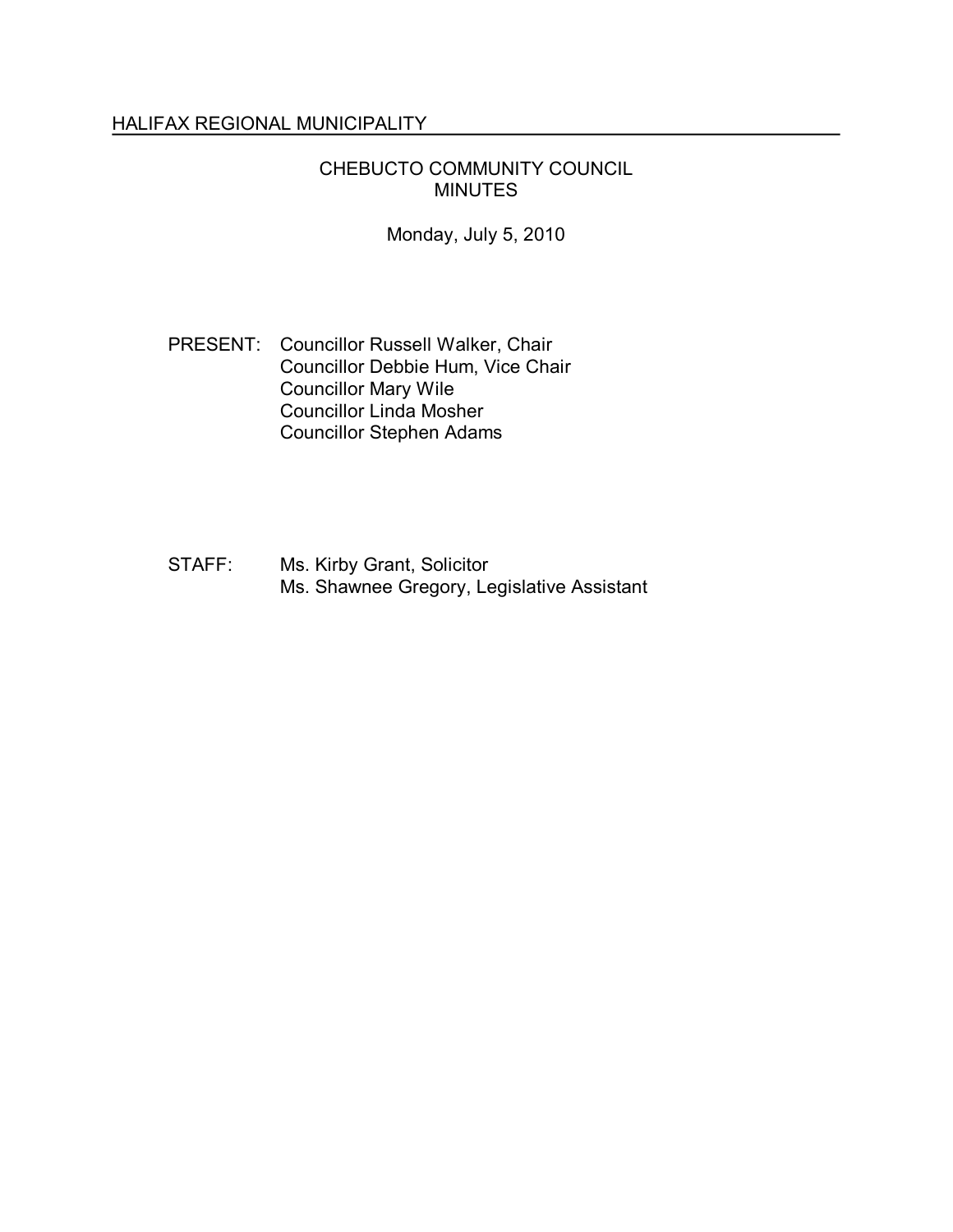# TABLE OF CONTENTS

| 1.               |                                                             |                                                                                                                                                                                                                                                                                                                                                                                                                                                                                                                               |  |  |
|------------------|-------------------------------------------------------------|-------------------------------------------------------------------------------------------------------------------------------------------------------------------------------------------------------------------------------------------------------------------------------------------------------------------------------------------------------------------------------------------------------------------------------------------------------------------------------------------------------------------------------|--|--|
| 2.               |                                                             |                                                                                                                                                                                                                                                                                                                                                                                                                                                                                                                               |  |  |
| 3.               | APPROVAL OF THE ORDER OF BUSINESS AND APPROVAL OF ADDITIONS |                                                                                                                                                                                                                                                                                                                                                                                                                                                                                                                               |  |  |
| $\overline{4}$ . | 4.1                                                         | BUSINESS ARISING OUT OF THE MINUTES  4<br>4.1.1 J.L IIsley High School - Campus Opportunity 4<br>4.1.2 Keefe Drive - Emergency Concerns Due to Road Condition and<br>4.1.5 Resident Traffic and Safety Concerns - Fairmount Subdivision . 5<br>Fire and Dirt Bike Concerns on the Chain of Lakes Trail Behind<br>4.16<br>4.1.7 Vandalism in Frog Pond/Sir Sandford Fleming Park  5<br>Request for Installation of Waste Receptacle and Dog Waste Bag<br>4.1.8<br>Dispenser at the HRM Owned Chain of Lakes Trail Head - Crown |  |  |
| 5.               |                                                             |                                                                                                                                                                                                                                                                                                                                                                                                                                                                                                                               |  |  |
| 6.               |                                                             |                                                                                                                                                                                                                                                                                                                                                                                                                                                                                                                               |  |  |
| 7 <sub>1</sub>   |                                                             | CONSIDERATION OF DEFERRED BUSINESS  6                                                                                                                                                                                                                                                                                                                                                                                                                                                                                         |  |  |
| 8.               | 8.1<br>8.2                                                  | 6<br>8.1.1 Case 15951: Development Agreement - 3109 Joseph Howe Drive<br>8.1.2 Case 15976: Amendments to Development Agreement, Rockcliffe<br>Appeal of the Development Officer's Decision to Refuse an<br>8.2.1<br>Application for a Variance 16145 - 72 Main Avenue (PID                                                                                                                                                                                                                                                    |  |  |
| 9.               | 9.1<br>9.2                                                  | CORRESPONDENCE, PETITIONS AND PRESENTATIONS  11<br>11                                                                                                                                                                                                                                                                                                                                                                                                                                                                         |  |  |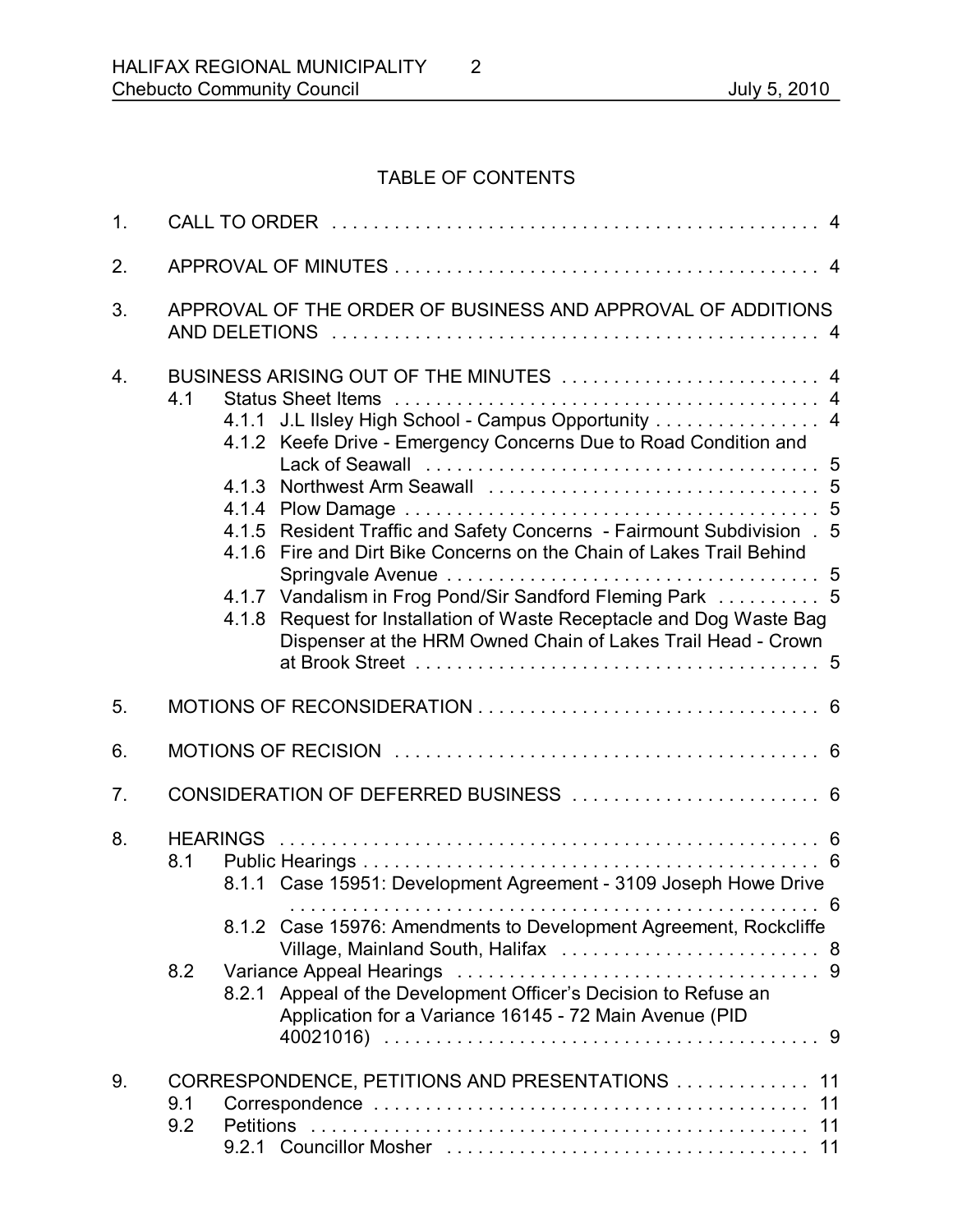|     | 9.3                                                                        |                                                                                                                      |
|-----|----------------------------------------------------------------------------|----------------------------------------------------------------------------------------------------------------------|
| 10. | 10 1                                                                       | 10.1.1 Case 01214: Amendments to the Accessory Building Requirements<br>of the Halifax Peninsula Land Use By-law  11 |
|     |                                                                            | 10.2.1 Tall Trees Lane - Councillor Hum  12                                                                          |
| 11. |                                                                            |                                                                                                                      |
| 12. | Presentation - Convention Centre - Mr. Scott Ferguson, President &<br>12 1 |                                                                                                                      |
| 13. |                                                                            |                                                                                                                      |
| 14  |                                                                            |                                                                                                                      |
| 15. |                                                                            |                                                                                                                      |
| 16. |                                                                            |                                                                                                                      |

3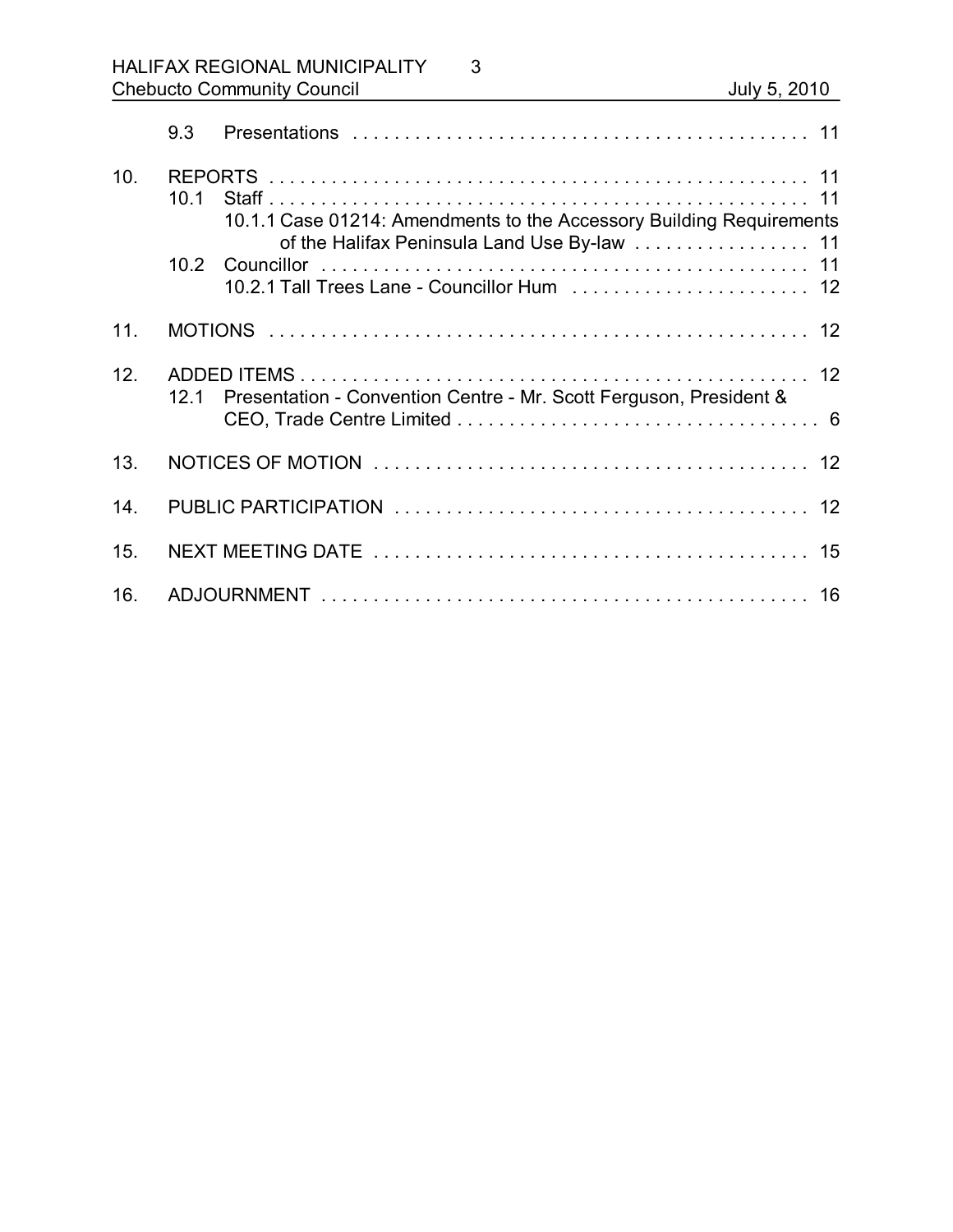## **1. CALL TO ORDER**

The Chair called the meeting to order at 7:05 p.m. in the Keshen Goodman Library.

## **2. APPROVAL OF MINUTES June 7 & Special Meeting Minutes of June 15, 2010**

Amendments:

June 7, 2010:

Item 8.2.1, Page 12  *Concerns* not *corners*

Item 8.2.1, Page 11  *however, prior to being sworn in,* will be added after *in 2000, a week after she was elected.*

Item 14, Page 16 - the line she indicated that the Traffic Control Department would not *post 'Children Playing' signs, however, they had now been mysteriously installed as well as speed signs* will be removed as it was incorrect that this was an HRM responsibility Item 14, Page 16 - two *possibly* defamatory emails

June 15, 2010: Item 4.1 the appointee was Ms. Joan *MacKinnon*

**MOVED BY Councillor Mosher, seconded by Councillor Hum, that the minutes of June 7 & Special Meeting Minutes of June 15, 2010 be approved as amended. MOTION PUT AND PASSED.** 

## **3. APPROVAL OF THE ORDER OF BUSINESS AND APPROVAL OF ADDITIONS AND DELETIONS**

Additions:

12.1 Presentation - Convention Centre - Mr. Scott Ferguson, President & CEO, Trade Centre Limited

Councillor Hum requested that item 12.1 be moved immediately following item 4. Community Council agreed.

## **MOVED BY Councillor Adams, seconded by Councillor Wile, that the agenda be approved as amended. MOTION PUT AND PASSED.**

## **4. BUSINESS ARISING OUT OF THE MINUTES**

- **4.1 Status Sheet Items**
- **4.1.1 J.L Ilsley High School Campus Opportunity**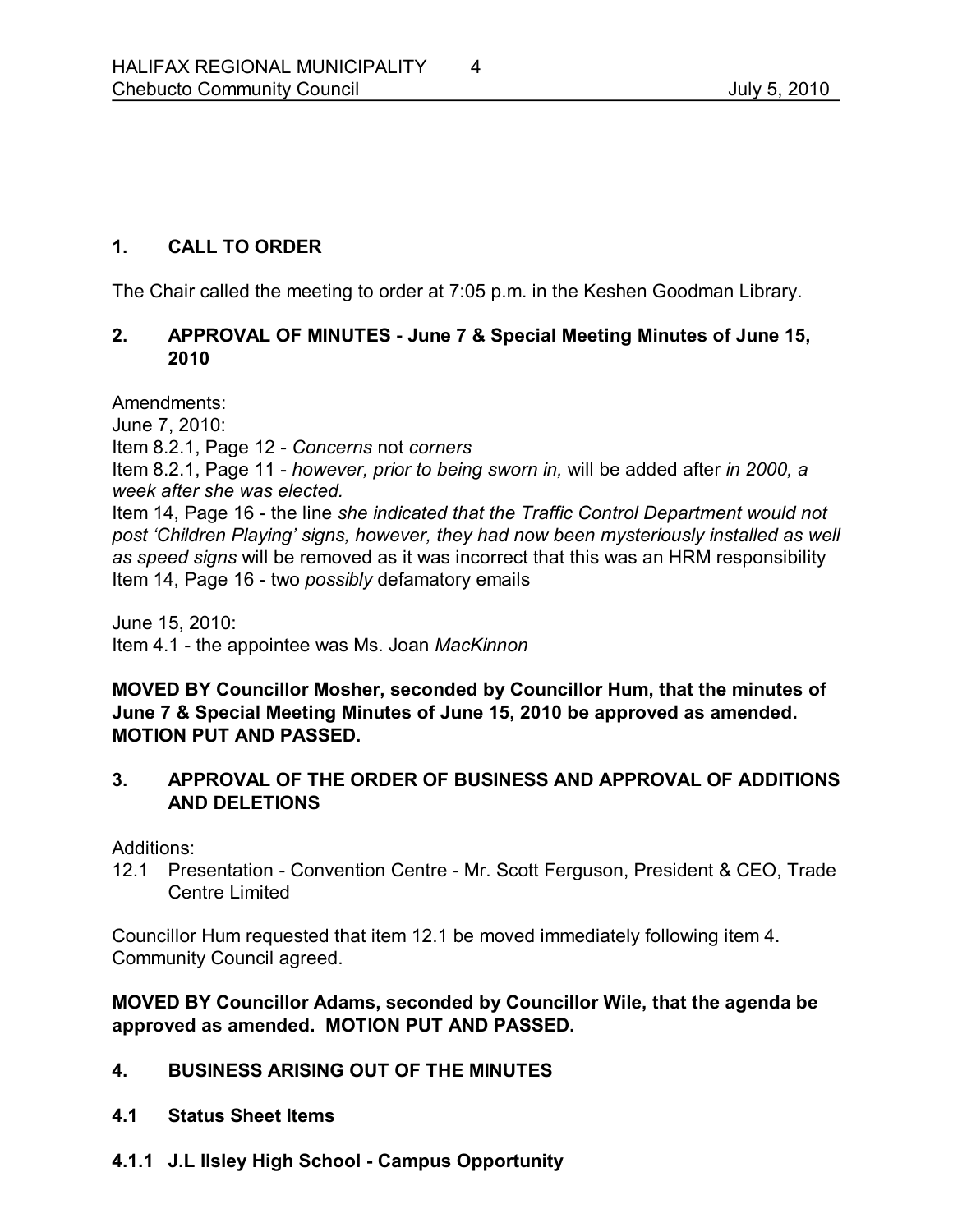Councillor Mosher indicated that all information had been submitted regarding this item with the exception of the response from HRM Real Estate staff.

This item is to remain on the Status Sheet.

## **4.1.2 Keefe Drive Emergency Concerns Due to Road Condition and Lack of Seawall**

• Correspondence dated June 3, 2010 was before Community Council.

Councillor Mosher indicated that she was still waiting for Transportation and Public Works staff to respond.

This item is to remain on the Status Sheet.

### **4.1.3 Northwest Arm Seawall**

Councillor Mosher stated that the report had been finalized by the Consultant. She requested that staff present on this item at the next meeting.

This item is to remain on the Status Sheet.

### **4.1.4 Plow Damage**

There was no update. This item is to remain on the Status Sheet.

## **4.1.5 Resident Traffic and Safety Concerns Fairmount Subdivision**

Councillor Mosher advised that she was coordinating a meeting with staff.

This item is to remain on the Status Sheet.

## **4.1.6 Fire and Dirt Bike Concerns on the Chain of Lakes Trail Behind Springvale Avenue**

Councillor Mosher stated that staff were ready to install a barricade on the site and that HRP would not patrol the area until this was done. She indicated that she would like to work with staff as well as Councillor Walker to have the process sped up.

This item is to remain on the Status Sheet.

## **4.1.7 Vandalism in Frog Pond/Sir Sandford Fleming Park**

Councillor Mosher stated that staff was working with the neighbourhood on this issue.

This item is to be removed from the Status Sheet.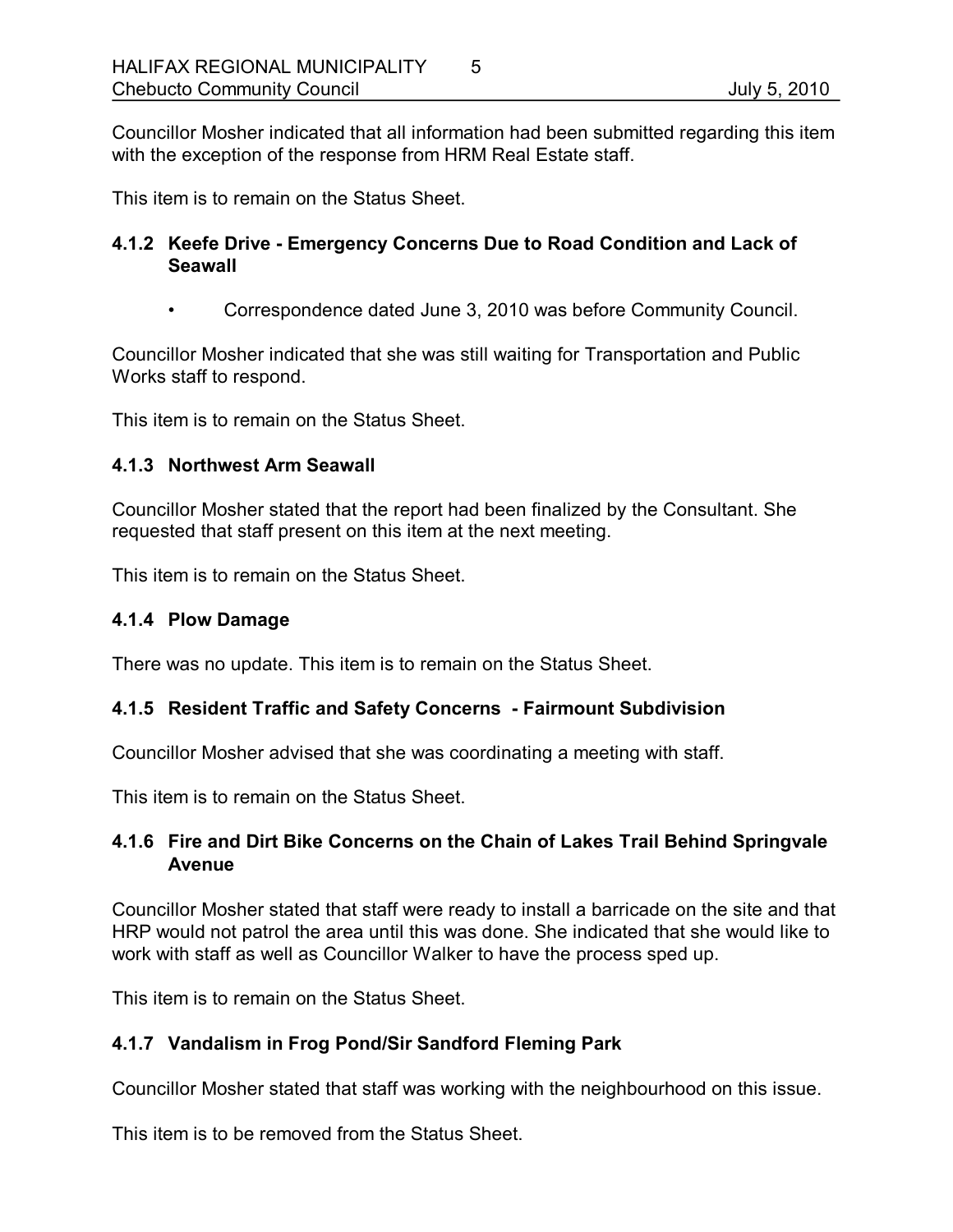### **4.1.8 Request for Installation of Waste Receptacle and Dog Waste Bag Dispenser at the HRM Owned Chain of Lakes Trail Head Crown at Brook Street**

There was no update. This item is to remain on the Status Sheet.

## **12.1 Presentation Convention Centre Mr. Scott Ferguson, President & CEO, Trade Centre Limited**

Mr. Scott Ferguson, President & CEO, Trade Centre Limited, stated that he appreciated being given an opportunity to speak on the Convention Centre and provide an update on aspects of development. Highlights of Mr. Ferguson's presentation were as follows:

- Halifax has many natural attributes for hosting major events such as accessibility to the ocean, airline connections and research and medical institutions
- The proper infrastructure to host major events was required
- An architect report is available regarding why the current convention centre could not just be renovated or rebuilt
- The convention industry is strong in Canada, however, Halifax has hit the ceiling of \$6,000,000 in revenue over the last four years as there was currently no room for growth
- A national delegate attending an event will spend approximately \$16,000
- There was interest in HRM in maximizing national and international conference business
- There was opportunity for economic growth; particularly for spin off businesses
- The old facility is over 25 years old and does not meet the standard of national an international customers
- The new convention centre will also house a hotel, office and retail spaces, an entertainment complex and parking
- 120,000 square feet will be required
- Trade Centre Limited staff were looking at July 19, 2010 to see the proposal from Rank Inc
- There was a hope to have a decision on the project by the fall

In closing, Mr. Ferguson stated that an online discussion had been taking place for the past four weeks and that reports could also be found online for further information.

The Chair thanked Mr. Ferguson for his presentation.

## **5. MOTIONS OF RECONSIDERATION None**

- **6. MOTIONS OF RECISION None**
- **7. CONSIDERATION OF DEFERRED BUSINESS None**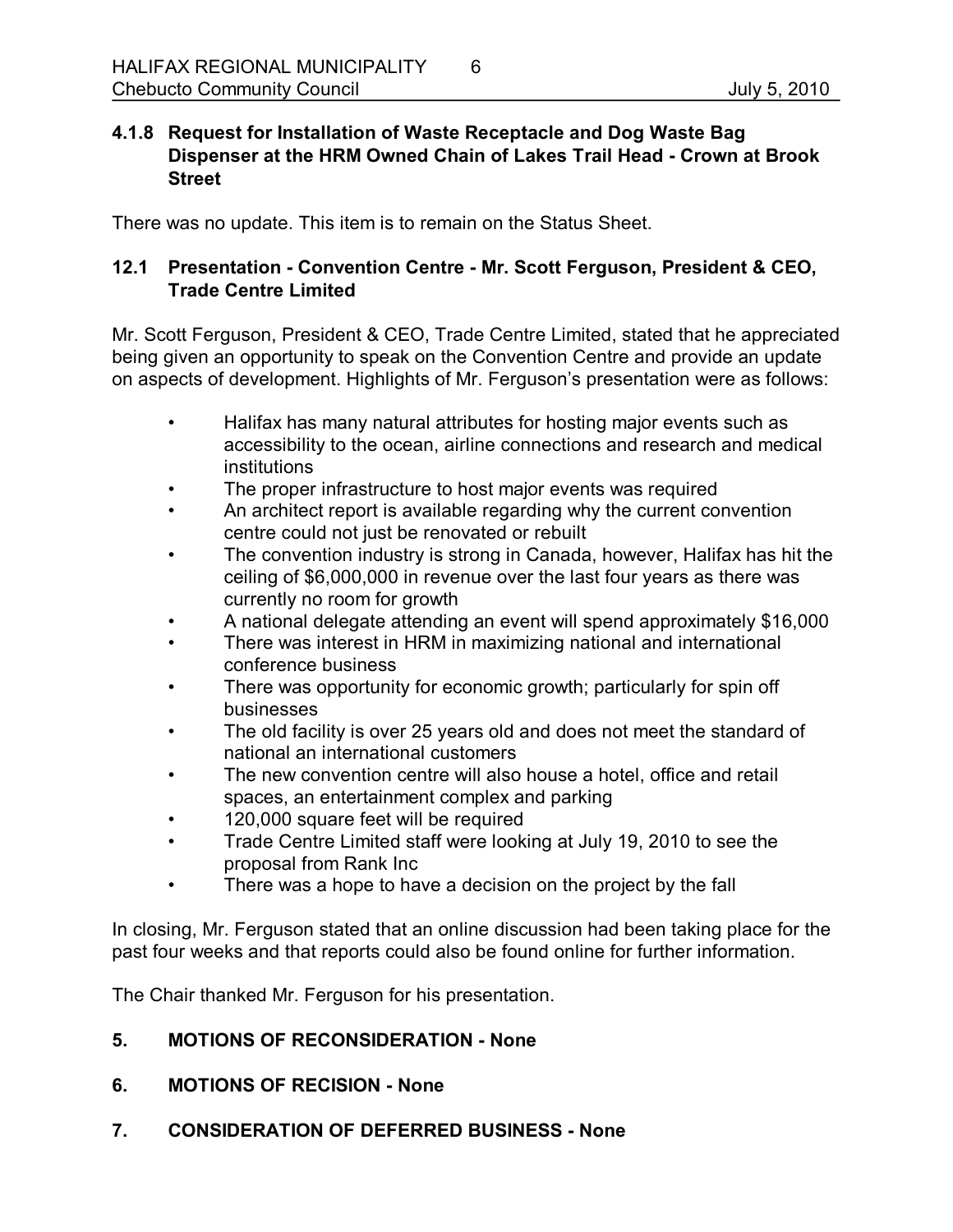### **8. HEARINGS**

#### **8.1 Public Hearings**

### **8.1.1 Case 15951: Development Agreement 3109 Joseph Howe Drive**

• A staff report dated May 13, 2010 was before Community Council. Ms. MacKenzie Stonehocker, Planner, provided the presentation on Case 15951: Development Agreement - 3109 Joseph Howe Drive. She stated that the request was for a development agreement to add an additional six children to a daycare facility submitted by Montessori Monarch Private School. She indicated that the subject property had frontage on two streets and could go beyond the as of right daycare allowances of 14 children via the development agreement public hearing process. Ms. Stonehocker indicated that the area fell under the Peninsula Land Use By-law, however, was located in Councillor Walker's District which was why the Public Hearing was taking place at Chebucto rather than Peninsula Community Council. She stated that no additions were required to the home as a result of this change and that the parking and play area would remain the same as well. In closing, Ms. Stonehocker advised that the daycare must also meet the province's requirements for daycares and that resident attendance was quite low at the public information meeting.

A discussion ensued with Ms. Stonehocker responding to questions.

Ms. Stonehocker indicated that she had not heard of any concerns or issues regarding traffic in the area.

The Chair reviewed the Rules of Procedure for Public Hearings and called for those wishing to speak for or against Case 15951: Development Agreement - 3109 Joseph Howe Drive.

**Ms. Jody MacDonald**, Halifax, stated that her youngest daughter attended the school and that the School Master had requested that she speak on her behalf as she was away. She indicated that the new facility had opened in September 2008 in the single unit building and that children from ages three to six were given a solid foundation to their education. She stated that the Montessori program began in Italy; noting that there was a long waiting list for this school as it was the only one in HRM. Ms. MacDonald advised that the school would like to see an adjustment in zoning; stating that drop off and pick up times spanned a half hour in the morning, at noontime and later in the afternoon. In closing, Ms. MacDonald indicated that the school was an alternative to traditional education as well as an asset to the community and that the proposed change would allow more children and families to share this opportunity.

**Mr. Bruce Thompson**, Walter Havill Drive, stated that while he had no problem with the change from 14 to 20 children he was concerned that the school could keep coming back and asking for even more. He requested to know if there was a limit on the amount of children the school could permit.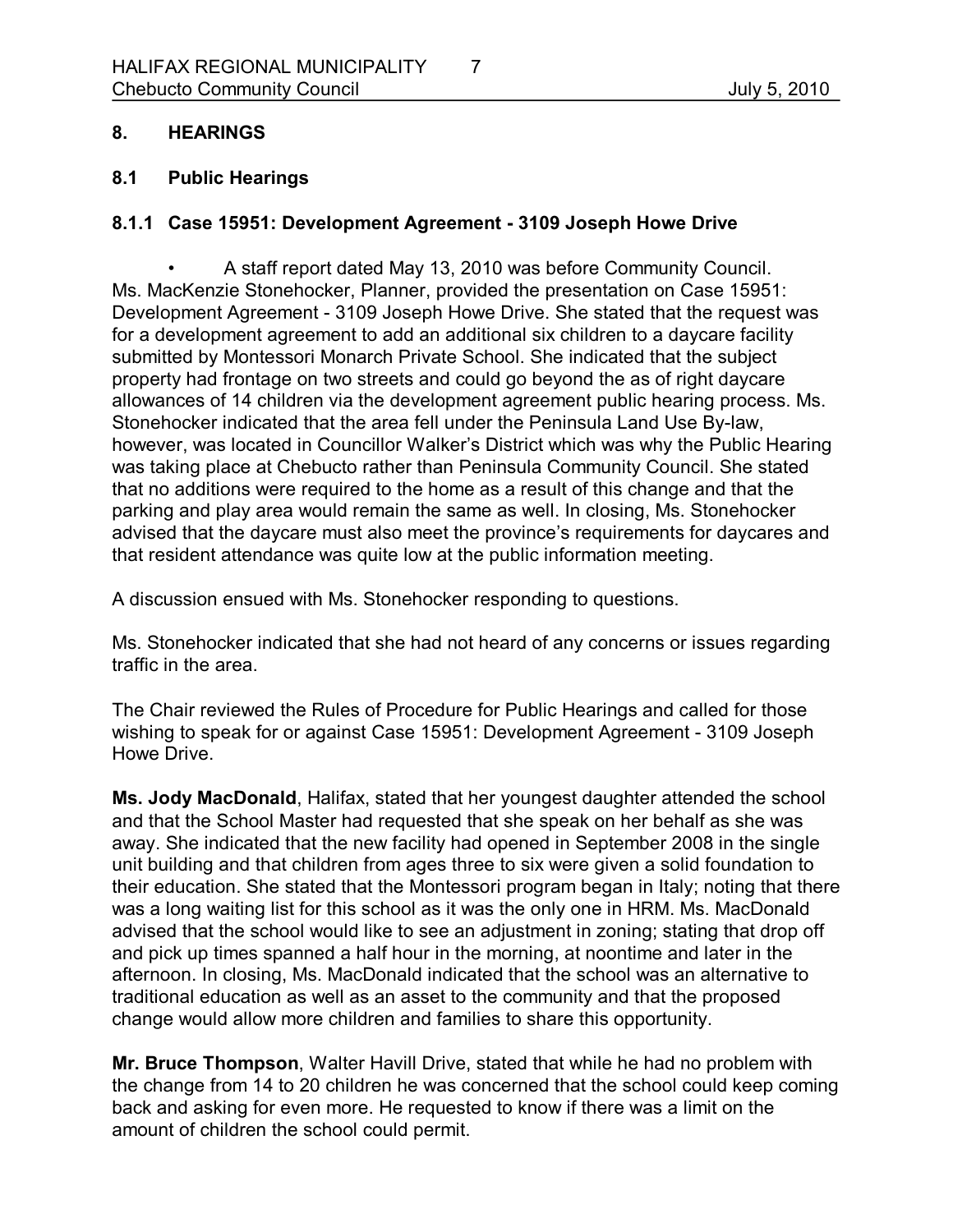Ms. Stonehocker advised that if the school did wish to increase their size there would have to be another public hearing process, however, she noted that the school must also follow provincial requirements and 20 was all the existing building could accommodate under these regulations.

The Chair called three times for additional speakers. Hearing none, the following motion was placed:

**MOVED BY Councillor Adams, seconded by Councillor Wile, that the public hearing be closed. MOTION PUT AND PASSED.** 

**MOVED BY Councillor Mosher, seconded by Councillor Hum, that Chebucto Community Council:**

- **1. Approve the development agreement contained in Attachment A of the report dated May 13, 2010; and**
- **2. Require the agreement be signed within 120 days, or any extension thereof granted by Council on request of the applicant, from the date of final approval by Council and any other bodies as necessary, including applicable appeal periods, whichever is later; otherwise this approval will be void and obligations arising hereunder shall be at an end.**

## **MOTION PUT AND PASSED.**

- **8.1.2 Case 15976: Amendments to Development Agreement, Rockcliffe Village, Mainland South, Halifax (i) Report Dated May 19, 2010 from the Halifax Watershed Advisory Board**
	- A staff report dated May 27, 2010 was before Community Council.

Mr. Paul Sampson, Planner, provided the presentation on Case 15976: Amendments to Development Agreement, Rockcliffe Village, Mainland South, Halifax. Highlights were as follows:

- The application was from RV Atlantic Holdings Limited on the site which comprises 34 acres of land in Mainland South which abuts the southern arm of Northwest Arm Drive and Old Sambro Road
- The original development agreement was approved one year ago
- Proposed amendments include changes to roads and driveways as well as increased building heights from 10 to 12 storeys
- The shift in roads will take them further away from the water course
- The amendment will also allow for the construction of more townhouses
- Some houses will now front on local streets
- Setbacks meet the Mainland Land Use By-law requirements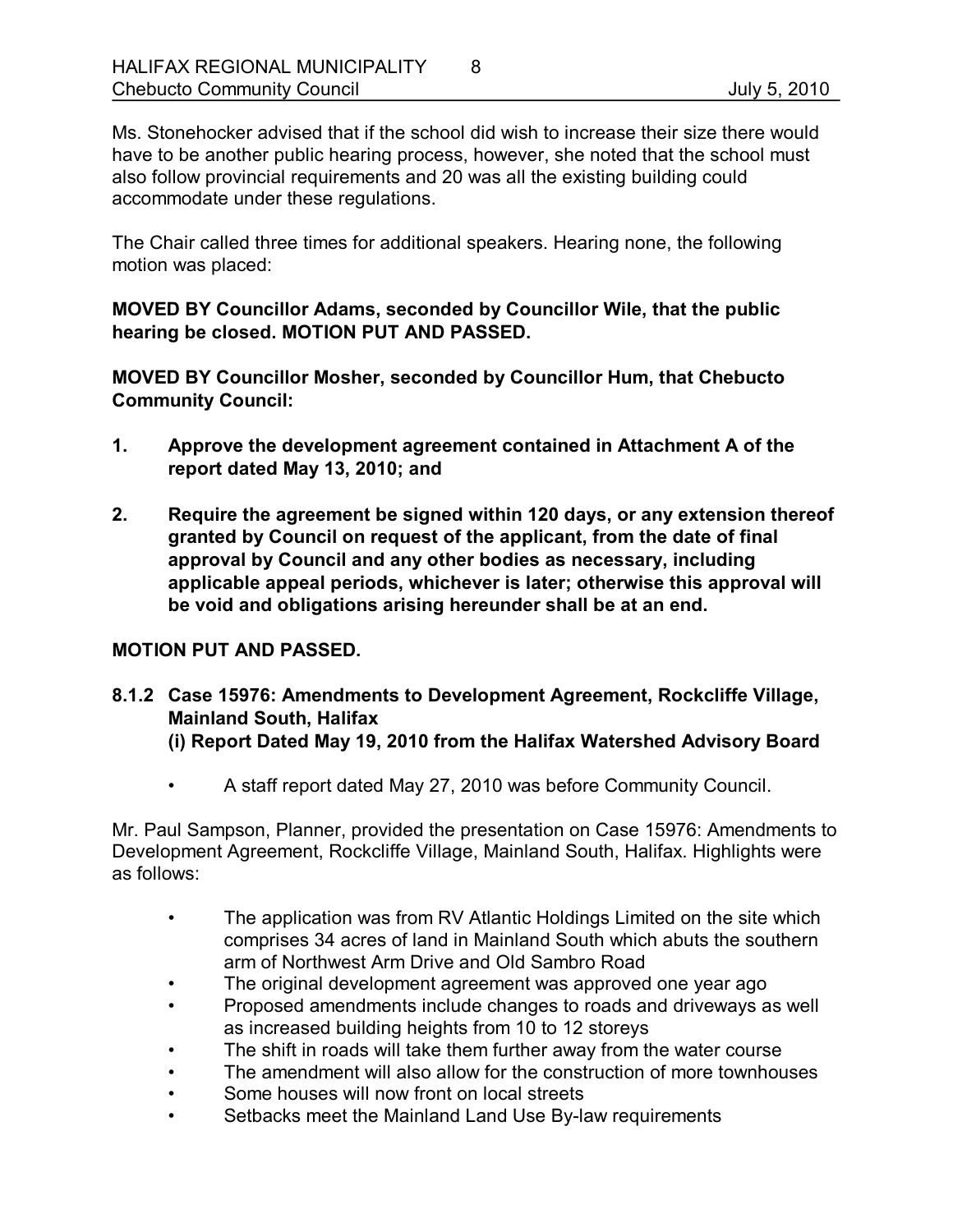The Chair reviewed the Rules of Procedure for Public Hearings and called for those wishing to speak for or against Case 15976: Amendments to Development Agreement, Rockcliffe Village, Mainland South, Halifax.

**Mr. Bill Campbell**, spoke on behalf of Mr. David Graham, owner and proponent, RV Atlantic Holdings Limited, stating that Mr. Sampson had provided most of the details. Mr. Campbell noted that the obvious question was why they were back only one year after approval; indicating that the year had allowed them to do more detailed planning. He stated that, as a result, they found that the lanes behind the townhouses were expensive to build and hard to access for things such as snow removal, therefore, they had come up with more options. He stated that the plan was essentially the same, however, new benefits included bigger lots to allow for a 50 foot vegetative buffer by Drumdonald Road, formalized community access to park land as well as a good interconnection with Rockcliffe Village for park space. Mr. Campbell stated that about a third of the site had been left in conservation land and would be left to HRM. He indicated that they had tried to concentrate development within density guidelines to provide open space as illustrated.

The Chair called three times for additional speakers. Hearing none, the following motion was placed:

**MOVED BY Councillor Wile, seconded by Councillor Hum, that the public hearing be closed. MOTION PUT AND PASSED.** 

**MOVED BY Councillor Mosher, seconded by Councillor Adams, that Chebucto Community Council:**

- **1. Approve the amending development agreement, included as Attachment A**  to the report dated May 27, 2010, to permit amendments to the mixed-use **development; and**
- **2. Require that the amending agreement be signed within 120 days, or any extension thereof granted by Council on request of the applicant, from the date of final approval by Council and any other bodies as necessary, including applicable appeal periods, whichever is later; otherwise this approval will be void and obligations arising hereunder shall be at an end.**

Councillor Mosher thanked the applicant; noting that concerns had been expressed by residents and the proponents had met with them to have their issues resolved.

### **MOTION PUT AND PASSED.**

- **8.2 Variance Appeal Hearings**
- **8.2.1 Appeal of the Development Officer's Decision to Refuse an Application for a Variance 16145 72 Main Avenue (PID 40021016)**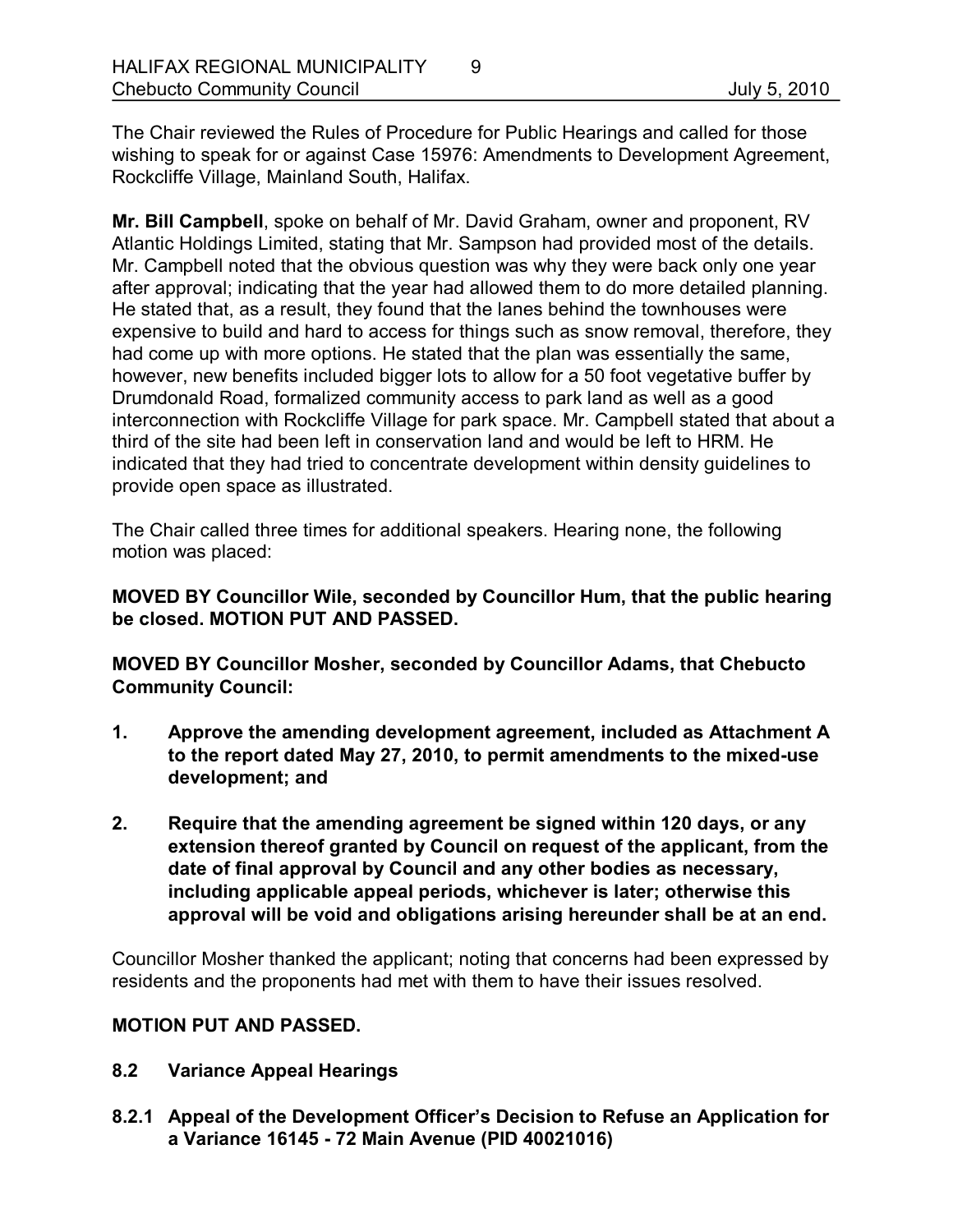• A report dated June 23, 2010 was before Community Council.

Ms. Gillian MacLellan, Development Technician, provided the presentation on the Appeal of the Development Officer's Decision to Refuse an Application for a Variance 16145 72 Main Avenue (PID 40021016). Highlights were as follows:

- The appeal was in reference to the staff refusal to allow for a duplex at 72 Main Avenue, Halifax which was located in the Halifax Mainland Land Use Bylaw area
- The currently vacant property was zoned R2
- The property does not meet the 5000 square foot area and 50 foot lot frontage requirements to allow for a two unit dwelling on the site
- There were some three to four unit buildings within the R2P zone, however, they were much larger than the subject property
- The property located next to the subject property at 74 Main Avenue was a duplex, however, it was built prior to the 1970s and was, therefore, exempt from the By-law requirements
- The applicant previously applied for a three unit dwelling and was denied
- Staff has seen no intentional disregard for the requirements of the Land Use By-law by the applicant
- As the application only met one of the three variance requirements, it was denied

The Chair reviewed the Rules of Procedure for Variance Appeal Hearings and opened the hearing for the Appeal of the Development Officer's Decision to Refuse an Application for a Variance 16145 - 72 Main Avenue (PID 40021016).

**Mr. Geoff Keddy**, Appellant and Architect, stated that he was in the area in question that day and saw a property under construction on Coronation Street with two units which he thought was interesting. He stated that the Development Officer had refused his application due to area and frontage requirements, however, it had recently occurred to him that since the property was located in a subdivision the property line could have been adjusted which would remove the lot area issue and only the frontage issue would remain. He stated that his client's family would be living in one part of the duplex as he wished to move in next door to his parents.

A discussion ensued with Mr. Keddy responding to questions.

Regarding the driveway layout, Mr. Keddy stated that the driveways would split and then merge into one to connect to the main road.

## **MOVED BY Councillor Adams, seconded by Councillor Wile, that the Variance Appeal Hearing be closed. MOTION PUT AND PASSED.**

Regarding Mr. Keddy's suggestion of moving the property line, Mr. Trevor Creaser, Development Officer, stated that it may be possible through the subdivision process, however, that would be a separate initiative.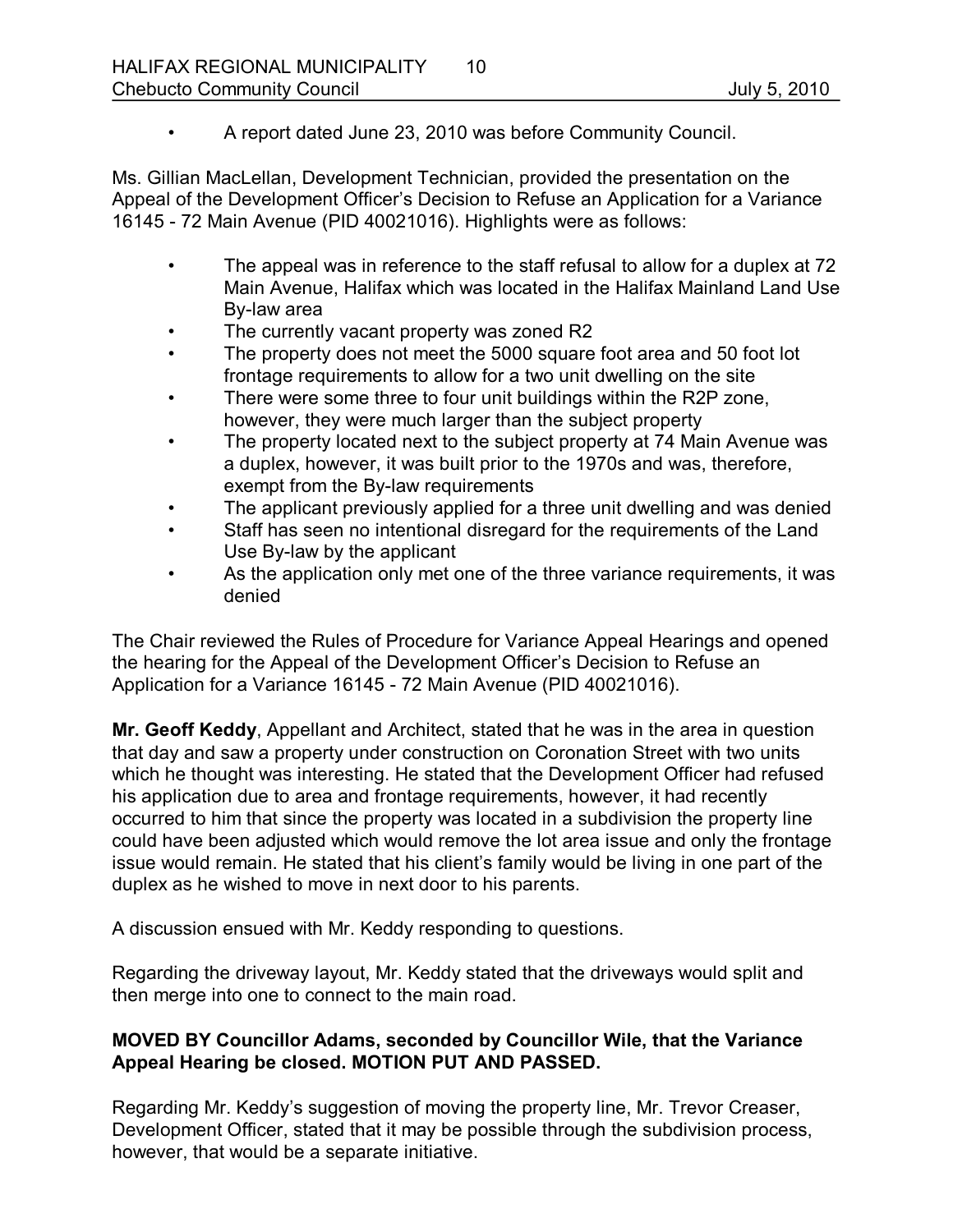### **MOVED BY Councillor Wile, seconded by Councillor Adams, that Chebucto Community Council overturn the Development Officer's decision and approve the variance.**

A discussion on the motion ensued.

Councillor Mosher advised that she could not support the motion as the application did not meet the intent of the Land Use By-law as it was out of scale; noting that it was contrary to the general provisions on page 9 of the staff report dated June 23, 2010. Councillor Mosher indicated that the development was not permitted in the R2 zone and was contrary to the scale, compatibility and character of the neighbourhood.

Councillor Hum advised that she too could not support the motion as per the provisions and policies presented.

### **MOTION PUT AND PASSED.**

## **9. CORRESPONDENCE, PETITIONS AND PRESENTATIONS**

- **9.1 Correspondence None**
- **9.2 Petitions**

### **9.2.1 Councillor Mosher**

Councillor Mosher rose on a point of personal privilege regarding the two petitions which were submitted at the June 7, 2010 meeting regarding Metro Transit Route 22 as residents were in attendance regarding the issue. She advised that she had contacted the Director of Metro Transit earlier that day and was told that staff had thought the meeting was on Wednesday and, therefore, were unable to attend. Councillor Mosher indicated that Community Council received an information report from staff dated June 23, 2010 as well as written proof that she had requested they attend the meeting. She stated that, at this point, she would have to move to table the information report as staff were not there to respond to questions. She requested that the minutes express her frustration with staff not being at the meeting; noting that she had requested a staff report not an information item.

- **9.3 Presentations None**
- **10. REPORTS**
- **10.1 Staff**
- **10.1.1 Case 01214: Amendments to the Accessory Building Requirements of the Halifax Peninsula Land Use By-law**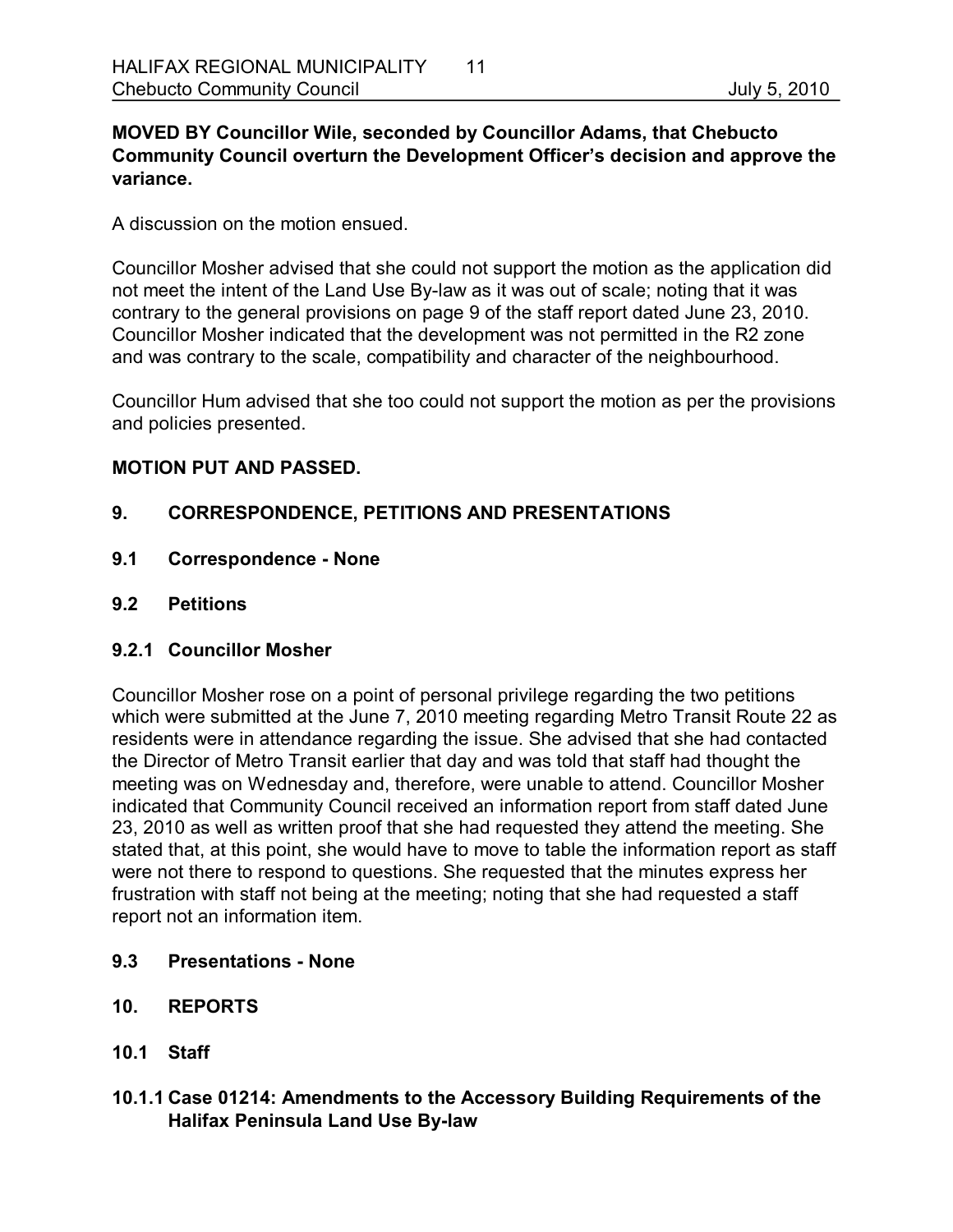• A staff report dated June 14, 2010 was before Community Council.

**MOVED BY Councillor Hum, seconded by Councillor Mosher, that Chebucto Community Council give First Reading to the proposed amendments to the**  Halifax Peninsula Land Use By-law as provided in Attachment A of the report **dated June 14, 2010 and schedule a joint public hearing between the Chebucto Community Council and the Peninsula Community Council. MOTION PUT AND PASSED.** 

## **10.2 Councillor**

### **10.2.1 Tall Trees Lane Councillor Hum**

• Correspondence dated December 1, 2009 was before Community Council.

Councillor Hum stated that this item was in response to the submitted correspondence; noting that in discussion with staff, it was recommended that the request be vetted through Community Council for a report and follow up.

**MOVED BY Councillor Hum, seconded by Councillor Wile, that Chebucto Community Council request a staff report to address the issues and concerns raised by residents regarding Tall Trees Lane as outlined in the submitted correspondence. MOTION PUT AND PASSED.** 

**11. MOTIONS None** 

### **12. ADDED ITEMS**

**12.1 Presentation Convention Centre Mr. Scott Ferguson, President & CEO, Trade Centre Limited**

This item was dealt with earlier in the meeting. Please see page 6.

### 13. NOTICES OF MOTION - NONE

### **14. PUBLIC PARTICIPATION**

**Mr. Mike Bonin**, Walter Havill Drive, stated that the residents of Walter Havill Drive felt stonewalled as 80% of them were not in favour of the route 22 bus and wondered why someone had not said that a poor decision was made. He indicated that 80% was a large number of people and was discouraged that his phone calls were not being returned. Mr. Bonin advised that Metro Transit staff was telling residents that they should be addressing another department and wondered why no one wanted to own up to the fact that a mistake had been made; noting that a viable solution was presented in the petition. He wondered why Community Council would accept the second petition, in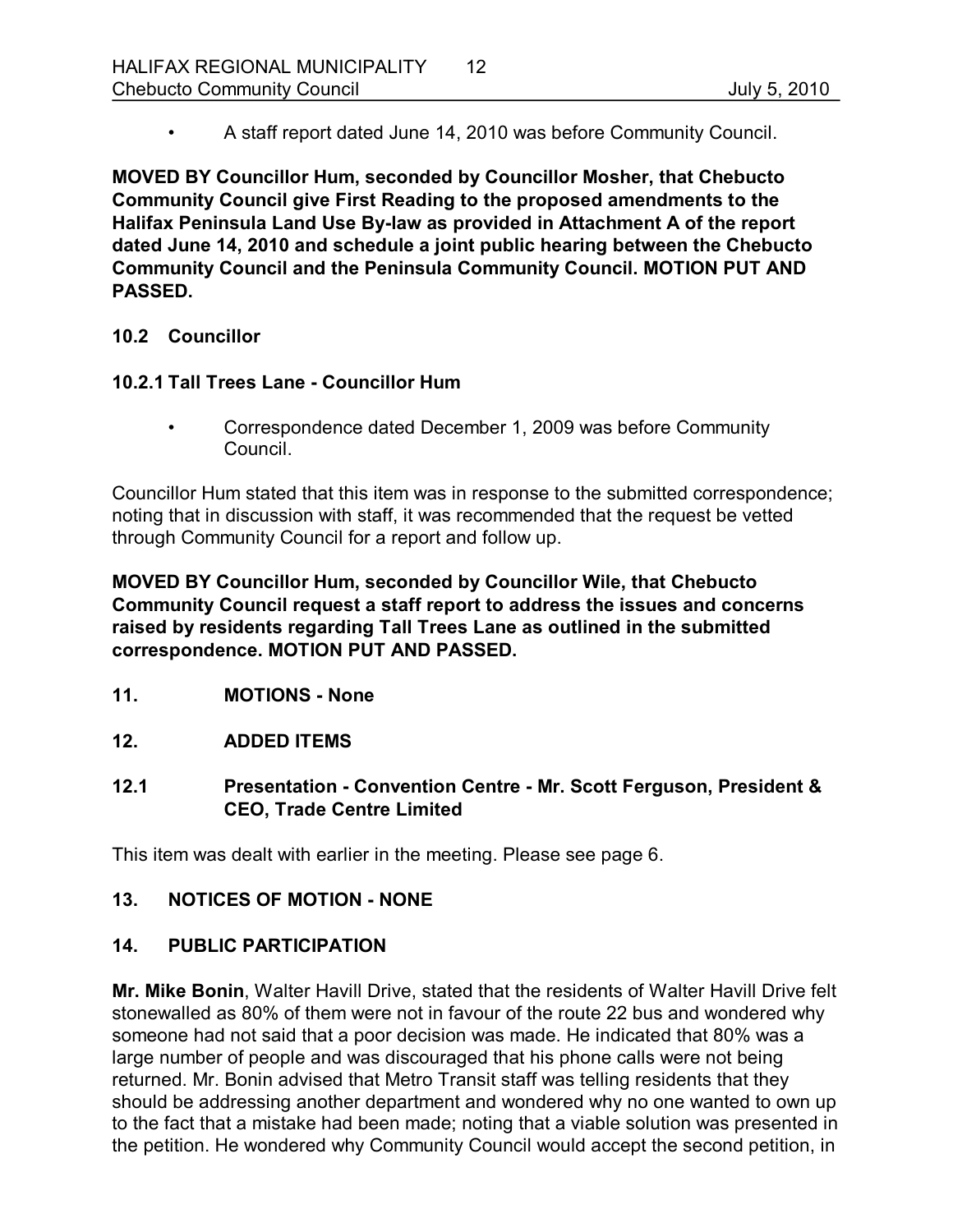favour of the route, if it was already in place as this seemed redundant. He stated that the route would just be used to shuttle employees back and forth. In closing, Mr. Bonin wondered when Council and Metro Transit would understand that people living along Walter Havill Drive do not support this service and he requested that it please be rerouted.

The Chair advised that Community Council did not have jurisdiction over the transit system. He stated that Metro Transit had already indicated that they do not agree with residents and that they could revisit the issue in 18 months at the earliest. The Chair advised that residents could submit their petition to Regional Council.

**Ms. Megan Acheson**, Walter Havill Drive, stated that residents were contacting Metro Transit and other HRM staff members and were being shuffled back and forth and did not know where to go. She advised that they were not asking for the bus to be cancelled, they were asking for it to be rerouted to Osborne Street; noting that Metro Transit had not said why the change was not possible. In closing, Ms. Atchison stated that Metro Transit said they would not attend to address resident concerns and this was beyond frustrating.

The Chair reiterated that Community Council had no jurisdiction over this matter.

Councillor Adams advised that a letter addressed to Mr. Bonin dated June 30, 2010 states that Metro Transit must be directed to make the change by Regional Council and, even so, Regional Council would have to wait to do so until November 30, 2010. He indicated that, therefore, November would be the earliest that this issue could be addressed and that Metro Transit had stated they would recommend against the change for another 12 months.

**Ms. Maria Dlutek,** Walter Havill Drive, stated that she did not agree with the Chair's comments and wondered who was governing this community. She indicated that it was a waste of money to do a survey for 18 months to keep this route as it was supposed to be done before; noting that she had written to everyone on the list and had received no answer. She expressed disappointment that only 9000 residents were polled during the last HRM citizen satisfaction survey. Ms. Dlutek advised that 80% of residents on Walter Havill Drive did not want this service and HRM should not give them something they did not want. She stated that Councillors were representing residents and not one institution such as Metro Transit should be ruling them; noting that Metro Transit wanted to do a pilot project. In closing, Ms. Dlutek requested that whoever could address this issue please do so.

**Ms. Cathy Clarke**, Walter Havill Drive, asked what residents were supposed to do at this point.

The Chair stated that the route was going forward as indicated in the information report dated June 23, 2010 and could be revisited in 12 to 18 months.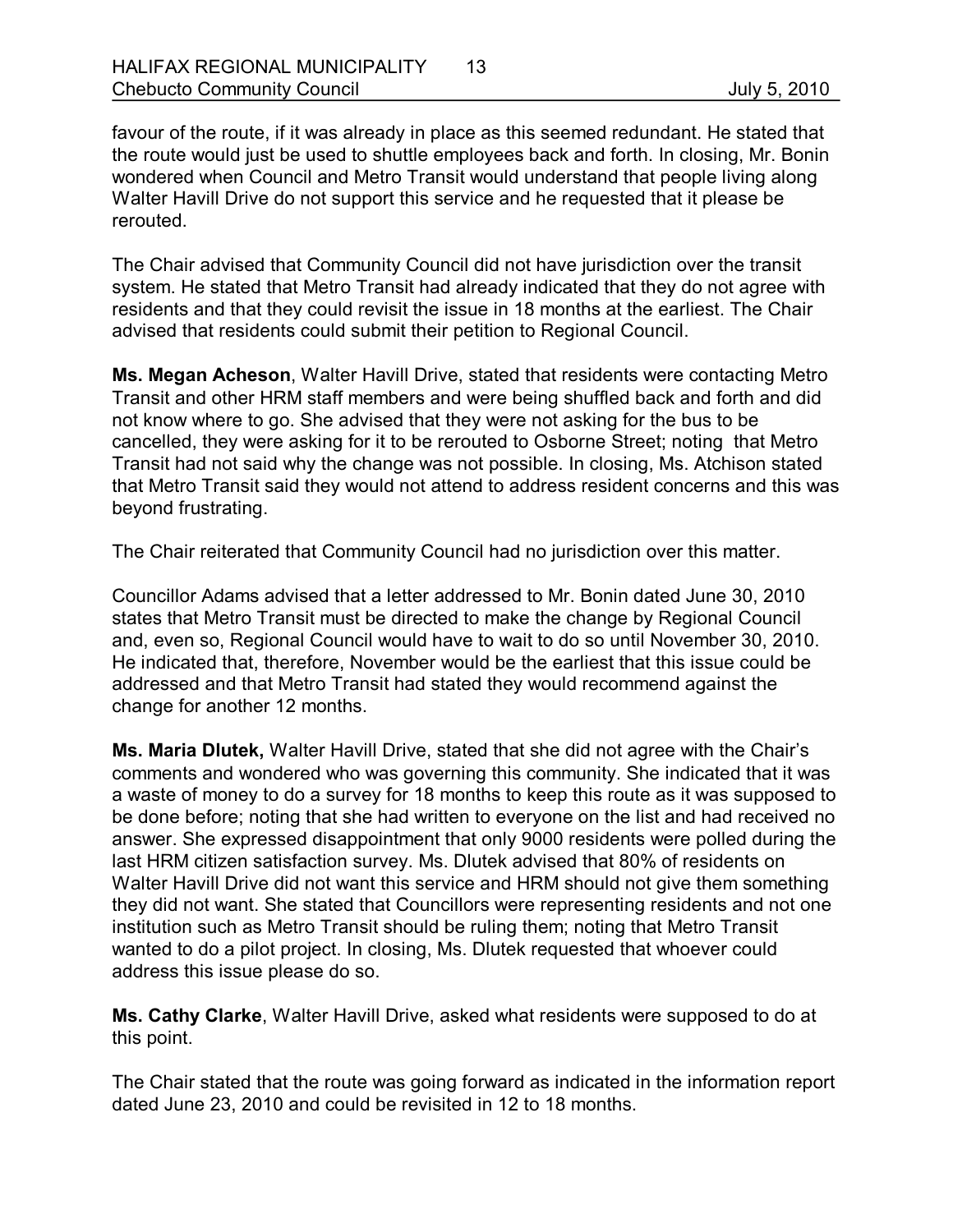**Mr. Bruce Thompson**, Walter Havill Drive, expressed disappointment that residents were being told different things, for instance, that this was not a Regional Council issue and that they should talk to Metro Transit. He stated that residents had spoken to Metro Transit staff and were told to leave them alone for 18 months and, in the meantime, they would have to see 64 buses a day. Mr. Thompson requested that Community Council have Metro Transit come to a meeting and face residents; noting that staff would have a choice to speak to them or deal with the consequences. He stated that they were tax paying residents and requested that Councillors advise and direct them on what their next step should be.

**Mr. Dave Gates**, Stonehaven Road, stated that he did not appreciate some of the comments Councillors had made. He indicated that residents had come forth with this issue and had sent emails to Councillor Mosher as well as spoken to her; noting that at no time did he think this paper process was being defeated. Mr. Gates stated that he then found out that Metro Transit had said the service would go into effect on August 29, 2010; advising that it looked as though they had delayed the process just to run this route through. He indicated that maybe residents should get the media involved in order to get some action as residents were not getting any help from Community Council.

Councillor Mosher advised that she had done an interview with CBC Radio earlier that afternoon and that the story was also being shopped to the Chronicle Herald, therefore, the media was already involved.

**Ms. Elizabeth Burlasso**, Stonehaven Road, stated that she lives across the street from the existing route 6 bus which services the area very well. She indicated that 68 buses a day was highly excessive; noting that she wished to express her concern with this contentious issue on record. Ms. Burlasso advised that it was not that residents did not value the Metro Transit Five Year Plan, however, staff were being short sighted and this appeared to be a make work project to push this route through. She noted that this was not using intelligence in the right way. Ms. Burlasso encouraged her fellow residents to go to Regional Council with their good, level headed and clear information to request that the route be changed. In closing, she stated that she hoped Councillor Mosher would be on their side as their Councillor.

Councillor Hum stood in support of Councillor Mosher; noting that it was unfortunate that this issue seemed to be taking a personal turn. Councillor Hum stated that this route addressed the transit needs of all residents. She advised that all Councillors had routes like this in their neighbourhoods and their residents would even like to have more as some areas in her District had no transit service at all. Councillor Hum indicated that she did also have residents who did not want buses, however, there were operational requirements and that transit staff required three months to make just a time change let alone to change an entire route. She stated that she did not know all the emails Councillor Mosher had received, however, she knew she was doing her best to address the needs of all residents in her District and that their concerns had not gone unheard. In closing, Councillor Hum advised that this issue did not mean that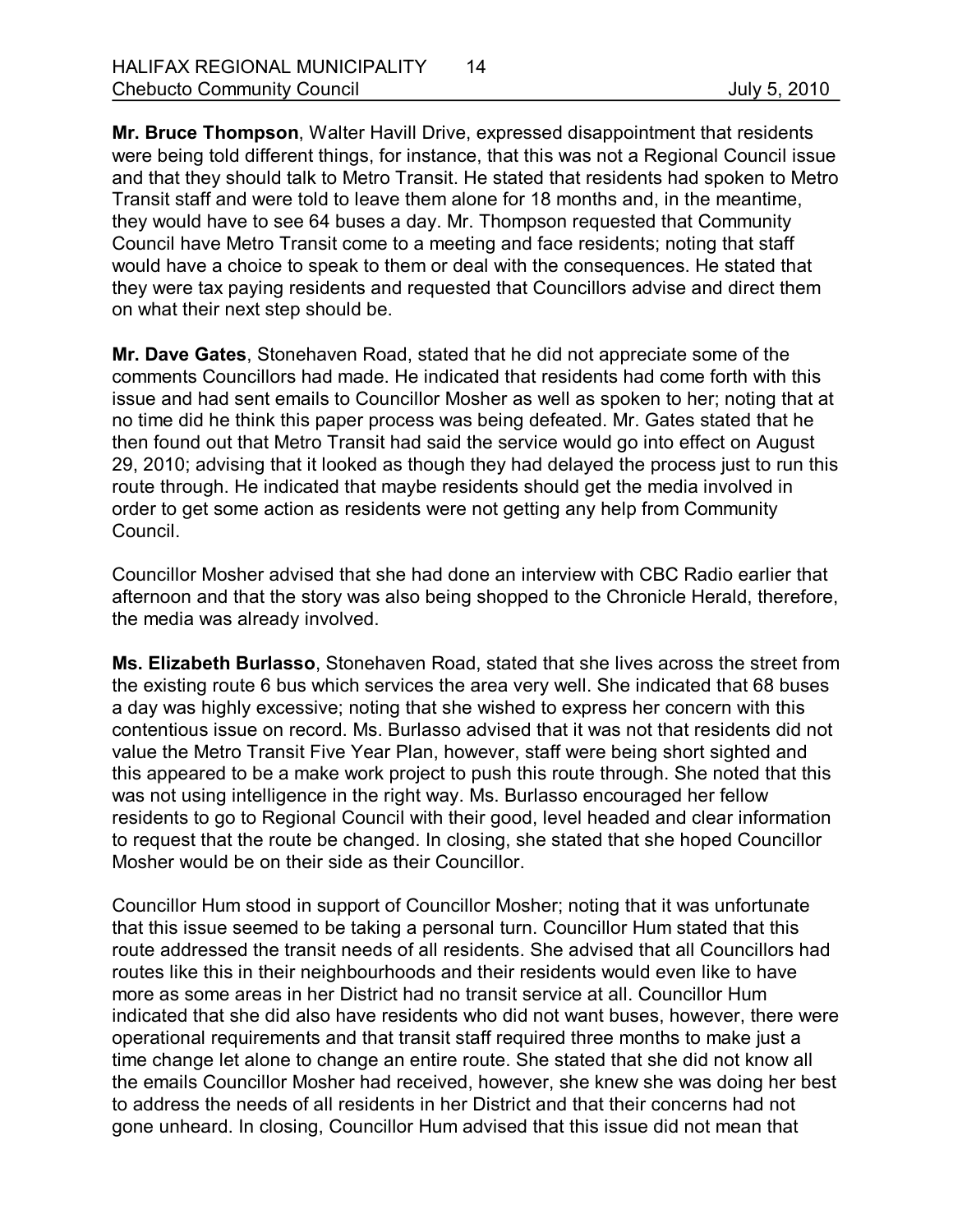Community Council or Councillor Mosher were not doing their jobs, however, they did have limitations.

**Mr. Umberto Catalano**, Walter Havill Drive, advised that residents were becoming emotional as for the past six or seven years HRM was promising a community one thing and giving them something else. He asked what residents needed to do by November so that they did not miss this opportunity.

The Chair advised that a request would have to go to Regional Council.

Councillor Mosher stated that she had requested that Metro Transit staff look at rerouting which she thought was a reasonable request which she supported. She indicated that it was frustrating from her standpoint; noting that she had put the routing in her newsletter and Metro Transit had then changed it without telling her. Councillor Mosher stated that only the Chief Administrative Officer was permitted to tell staff what to do; which was a frustrating structure. In closing, she indicated that she thought the rerouting was a perfect alternative.

Mr. Catalano stated that he understood that fact that some residents wanted the bus. He requested to know how to get on the Regional Council agenda.

Councillor Mosher advised that she would be requesting that Metro Transit staff attend the September Community Council meeting. She stated that this issue had been emotionally difficult for her and that she would no longer respond to negative emails.

Councillor Adams stated that the process for residents would be to bring their request to present to Council forward via the Municipal Clerk's Office.

**Mr. Clarence Doucet**, 60 Barry Crescent, stated that he was in attendance to speak to a serious problem in his area. He indicated that he had brought Ms. Janet Langille who would read his letter.

**Ms. Janet Langille**, Program Supervisor with Community Health Services, stated that Mr. Doucet had dictated a letter to her which she would present as he could not read or write. In his letter, Mr. Doucet indicated that he was a wheelchair user living in a small options home and was concerned that the street he was living on was not safe for wheelchairs or anyone else. He stated that there was no sidewalk on Barry Crescent, the sides and shoulder were crumbling and there were potholes. Mr. Doucet advised that he lived in a small options home which had the goal of making people more independent; noting that he had the same right to use Herring Cove Road as everyone else. He indicated that he had taken the first step of contacting Councillor Adams and that Dalhousie Law staff had told him that he had every right to use the road. Mr. Doucett advised that he could use Access-a-Bus anytime, however, the service must be booked a week in advance and sometimes there were no seats available. He also stated that his aides did not have the insurance to take him their vehicles. Mr. Doucet indicated that there were different rules for the disabled; noting that his ability to get around on his own had been decreased as he would like to go to school and have a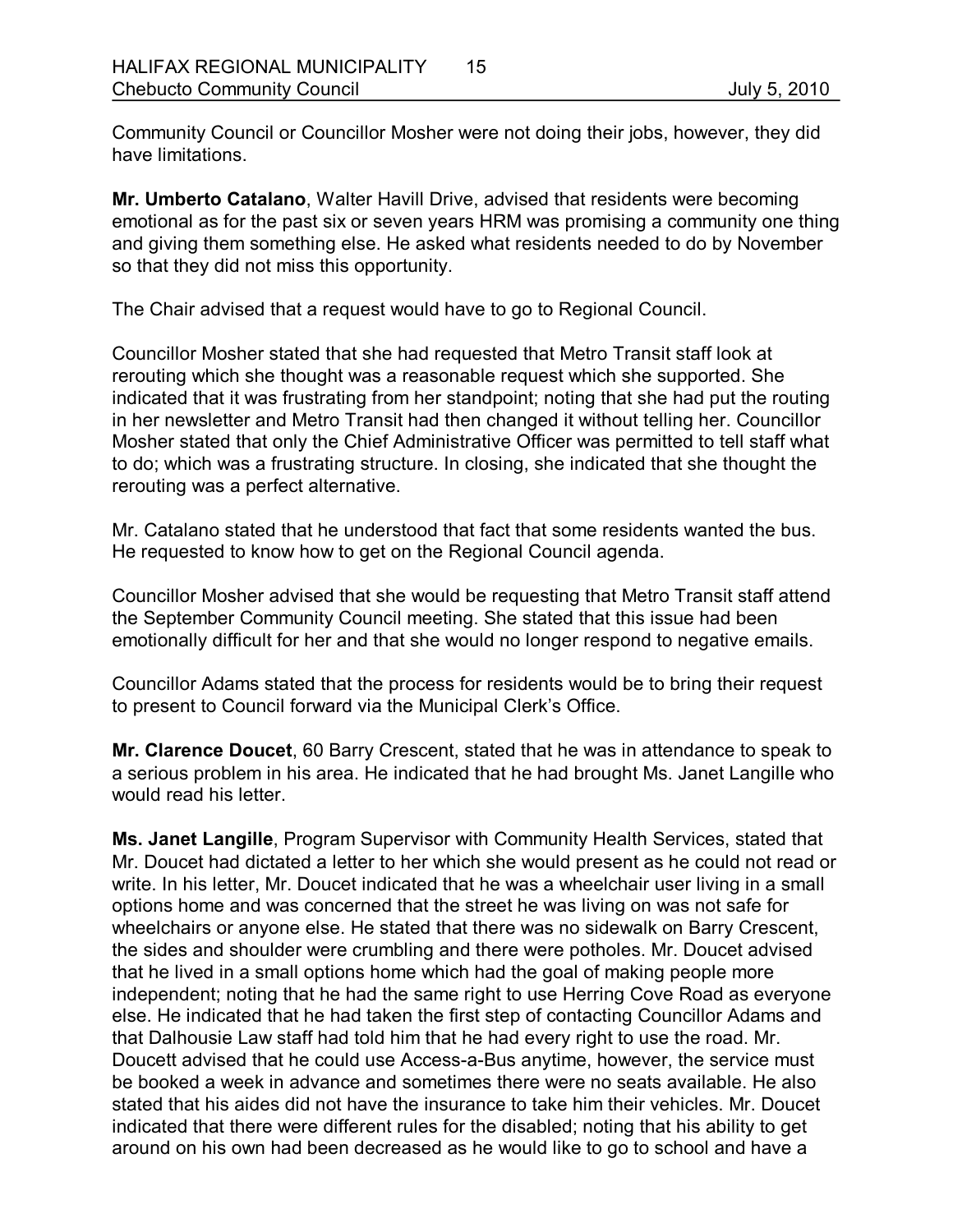part time job and a sidewalk would make that possible. He requested Community Council's consideration. Upon finishing the presentation of Mr. Doucet's letter, Ms. Langille noted that Mr. Doucet could not wheel his power chair up the road from his small options home on Barry Crescent as it was dangerous and staff did not want to encourage this behaviour. In closing, Ms. Langille stated that they were in attendance to see what the process was for getting a sidewalk on Barry Crescent added to the next Capital Budget.

## **MOVED BY Councillor Adams, seconded by Councillor Wile, that Chebucto Community Council request a staff report regarding the possibility of having a sidewalk installed on Barry Crescent. MOTION PUT AND PASSED.**

Mr. Doucet stated that he had previously contacted HRM regarding this issue at which time he was advised that it would take approximately two years for a sidewalk to be installed as staff had a quota. He advised that he felt like a prisoner in his own home and the whole point of a small options home was to provide independence.

## **15. NEXT MEETING DATE**

The next meeting was scheduled for August 9, 2010

## **16. ADJOURNMENT**

The meeting adjourned at 8:51 p.m.

Shawnee Gregory Legislative Assistant